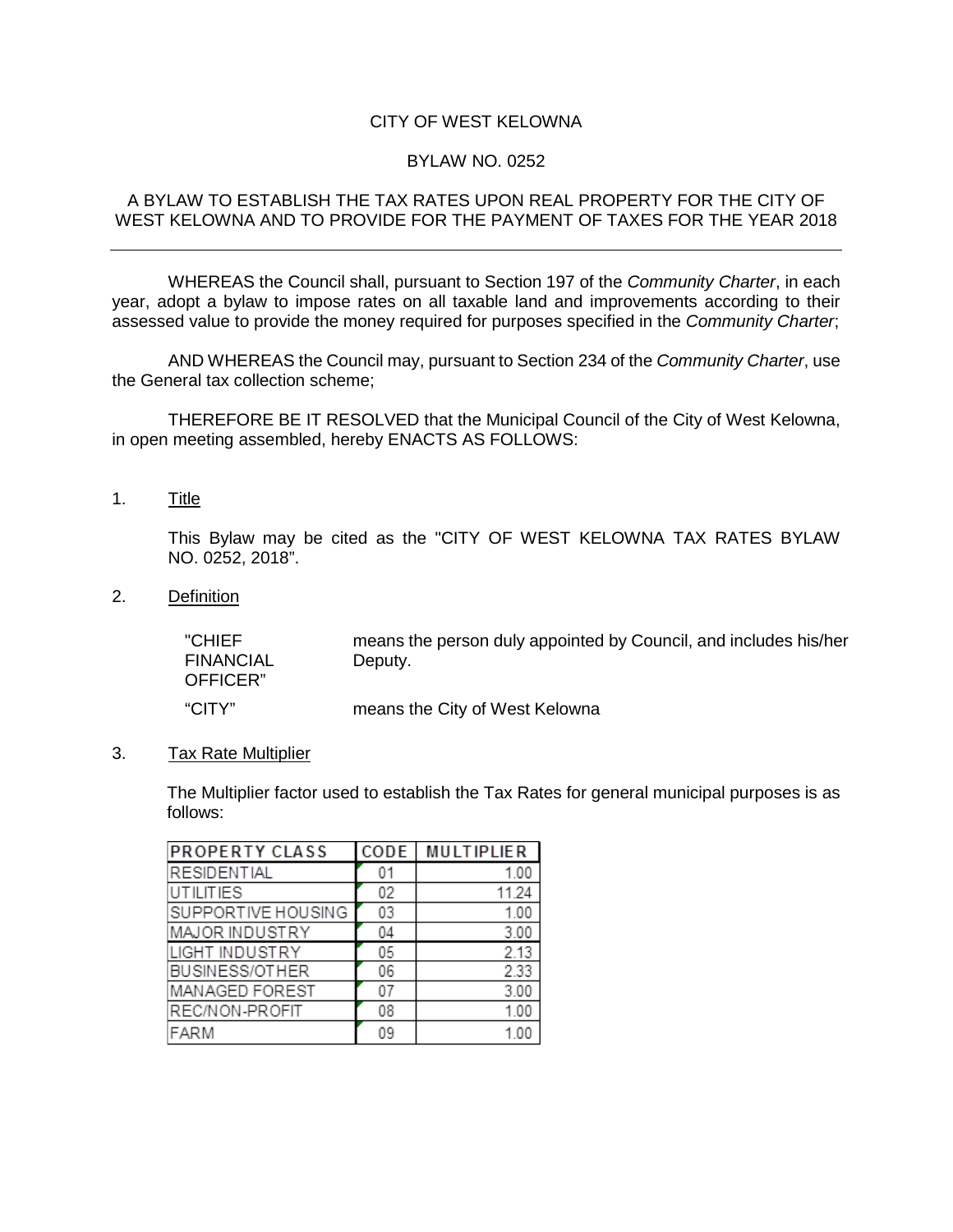# 4. Tax Rates for General Municipal Purposes

Tax rates for all lawful general purposes, as shown in column 'A' of Schedule 'A' attached hereto and forming a part of this Bylaw, are hereby imposed and levied on taxable land and improvements according to their assessed value as shown upon the Real Property Tax Roll for general municipal purposes for the City of West Kelowna for 2018.

# 5. Tax Rates for Regional District of Central Okanagan

Tax rates for the payment of the Regional District of Central Okanagan requisition, excluding tax rates for the S I R requisition under Section 6 as shown in column 'B' of Schedule 'A' attached hereto and forming part of this Bylaw, are hereby imposed and levied on taxable land and improvements according to their assessed value on the basis provided under Section 384 of the *Local Government Act* and as shown upon the Real Property Tax Roll for the City of West Kelowna for 2018.

# 6. Tax Rates for Regional District of Central Okanagan SIR Program

Tax rates for the payment of the Regional District of Central Okanagan requisition for the SIR Program, as shown in column 'C' of Schedule 'A' attached hereto and forming part of this Bylaw, are hereby imposed and levied on taxable land according to their assessed value on the basis provided under Section 384 of the *Local Government Act* and as shown upon the Real Property Tax Roll for the City of West Kelowna for 2018.

# 7. Central Okanagan Regional Hospital District

Tax rates for the payment of the Central Okanagan Regional Hospital District requisition, as shown in column 'D' of Schedule 'A' Page 1 attached hereto and forming part of this Bylaw, are hereby imposed and levied on taxable land and improvements according to their assessed value on the basis provided by Section 26 of the *Hospital District Act* and according to their assessed value as shown upon the Real Property Tax Roll for the City of West Kelowna for 2018.

## 8. Tax Rates for General Municipal Purposes – Library

Tax rates for all lawful general purposes, as shown in column 'E' of Schedule 'A' attached hereto and forming a part of this Bylaw, are hereby imposed and levied on taxable land and improvements according to their assessed value as shown upon the Real Property Tax Roll for general municipal purposes – Library for the City of West Kelowna for 2018.

## 9. Tax Rates for General Municipal Purposes – Sanitary Storm Sewer

Tax rates for all lawful general purposes, as shown in column 'F' of Schedule 'A' attached hereto and forming a part of this Bylaw, are hereby imposed and levied on taxable land and improvements according to their assessed value as shown upon the Real Property Tax Roll for general municipal purposes – Sanitary Storm Sewer for the City of West Kelowna for 2018.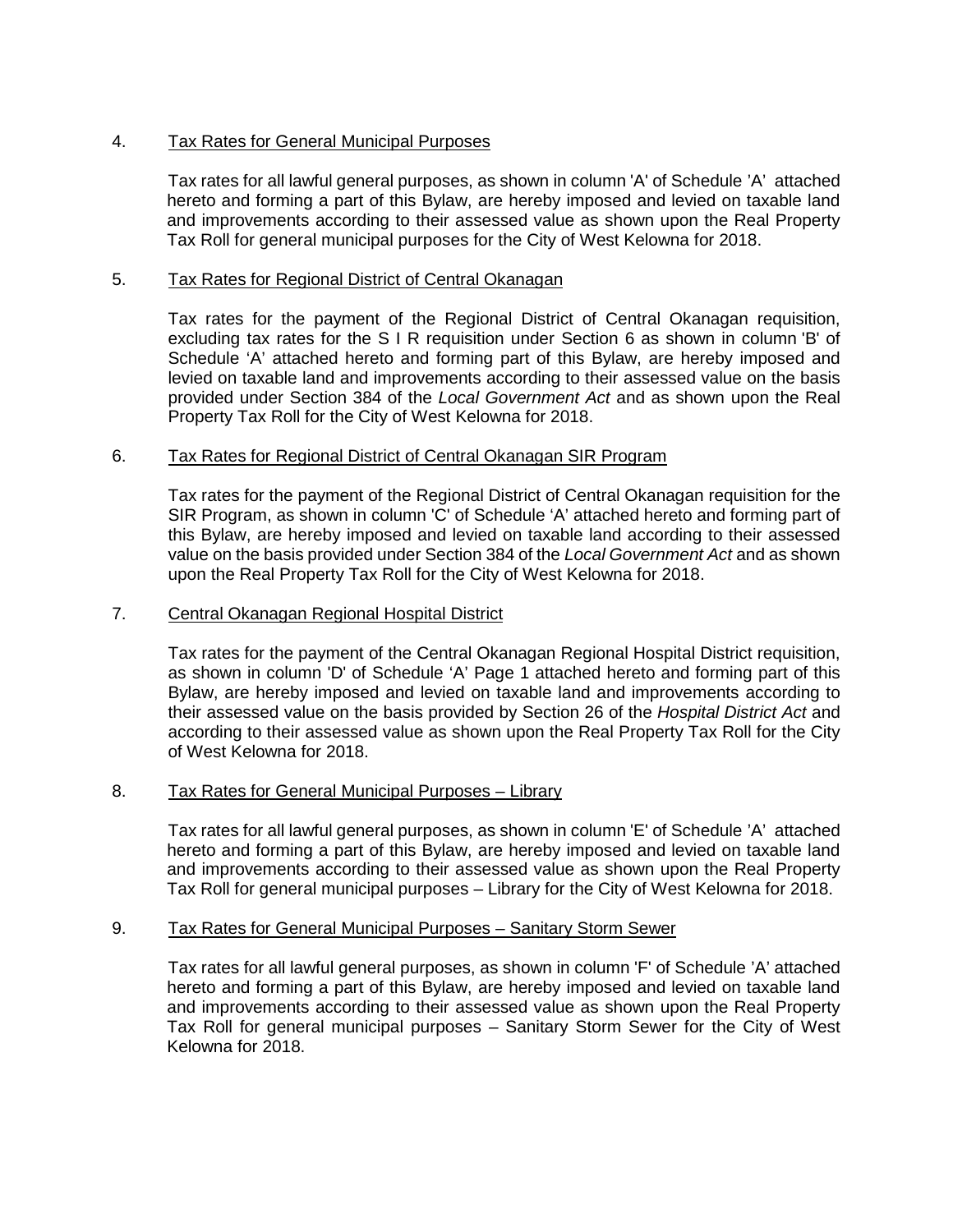### 10. General Tax Collection Scheme

Under section 234(1), of the *Community Charter*, Council may use the General tax collection scheme whereby property taxes for a year are due on July 2 of the year. As July 2 falls on a statutory holiday, taxes shall be due on the next business day of July 3, 2018.

#### 11. Rates and Taxes Payable to the City of West Kelowna

The rates and taxes named under this Bylaw shall be levied, raised and collected for the purposes stated, and shall be payable to the City of West Kelowna at the City Hall.

### 12. Penalties

Under section 234(2) of the *Community Charter*, the Lieutenant Governor in Council may make regulations establishing penalties and interest that must be applied by municipalities in relation to payments made after the tax due date of July 3rd as above. Pursuant to *Municipal Tax Regulation 426/2003, section (3)*, upon *the 4th da*y of July, 2018, or as soon thereafter as is practicable, the Chief Financial Officer shall add to the unpaid balance of the current year's taxes, in respect of each parcel of land and the improvements as shown upon the Real Property Tax Roll of the City for 2018, ten (10) percent of the amount unpaid as of 4:30 pm on the  $3<sup>rd</sup>$  day of July, 2018

#### 13. Supplementary Tax Rolls

- 13.1 Upon receipt of a Supplementary Tax Roll from B.C. Assessment, the Chief Financial Officer shall levy taxes in accordance with the rates specified in Schedule 'A' of this Bylaw according to the taxable values as shown on the Supplementary Tax Rolls.
- 13.2 For each Supplementary Tax Roll, the Chief Financial Officer shall add penalties to the unpaid amounts as follows:
	- (a) Where Supplementary Tax Notices are sent before the  $6<sup>th</sup>$  day of June, 2018, penalties shall be added as set out in Section 12 of this Bylaw.
	- (a) Where Supplementary Tax Notices are sent after the  $6<sup>th</sup>$  day of June, 2018; ten (10) percent shall be added on any amount unpaid after 30 (thirty) days.

#### 14. R.D.C.O. Parcel Tax (under collection for other governments)

- (a) Sterile Insect Release Program parcel tax levy for 2018 is \$13,948;
- (b) The Sewer parcel tax levy for 2018 is \$22,811for Lakeview #605;
- (c) Westside Landfill/Transfer Station parcel tax levy for 2018 is \$316,875;
- (d) Solid Waste and Recycling Program parcel tax levy for 2018 is \$186,404.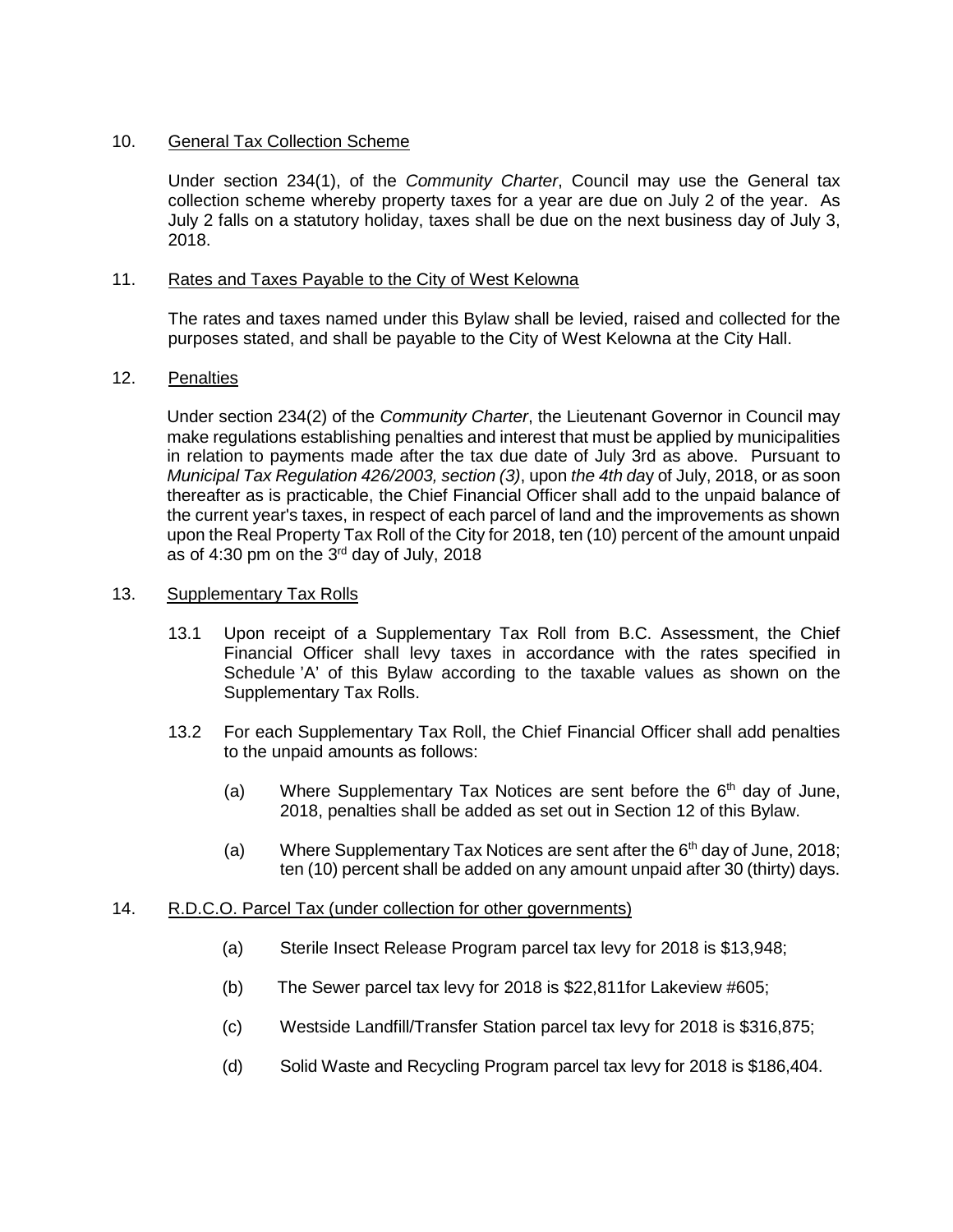## READ A FIRST, SECOND AND THIRD TIME THIS 17TH DAY OF APRIL, 2018 ADOPTED THIS  $8^{\text{\tiny{TH}}}$  DAY OF MAY, 2018

M A Y O R

CITY CLERK